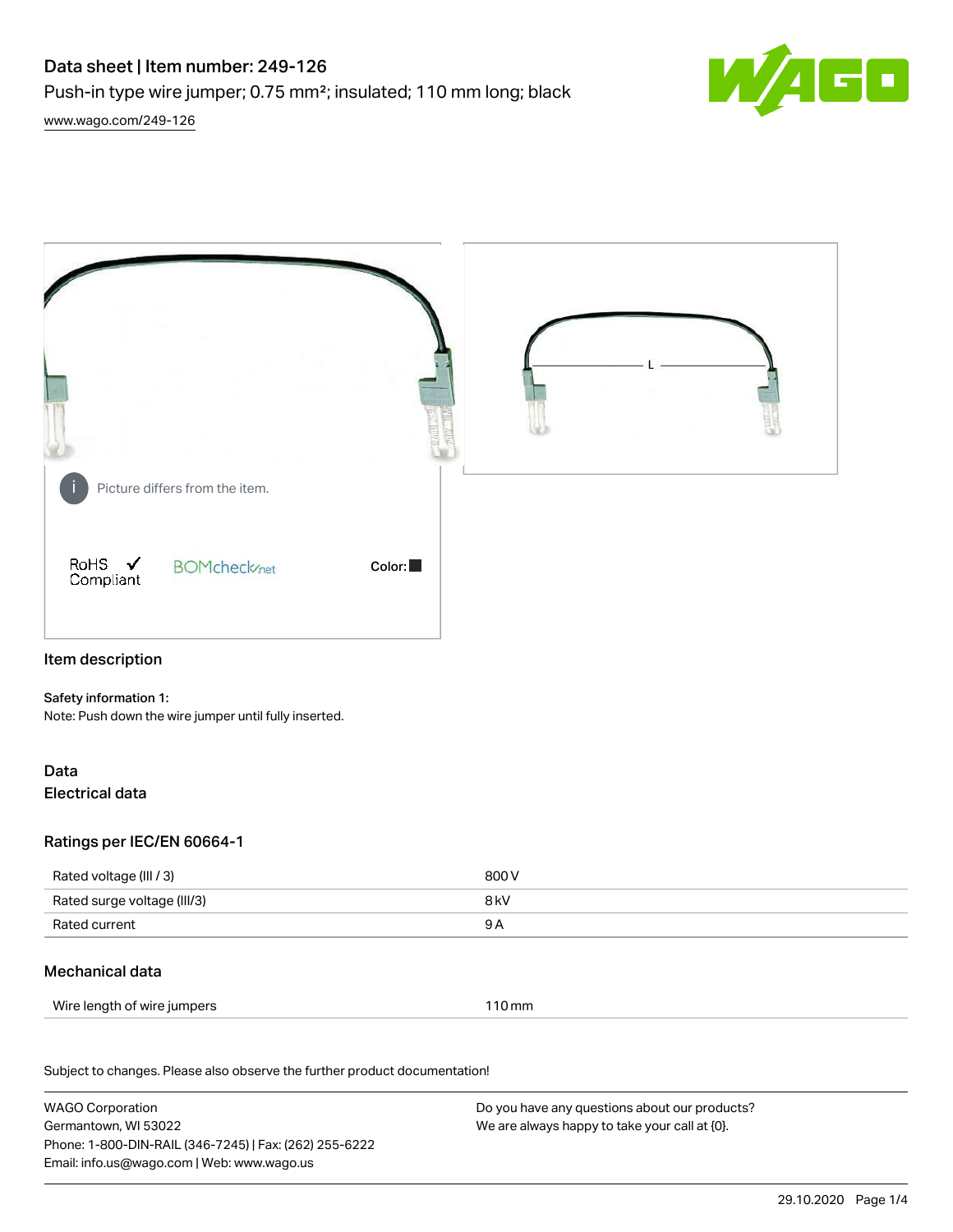

#### Material Data

| Color     | black      |
|-----------|------------|
| Fire load | $0.023$ MJ |
| Weight    | 2.5 c      |

#### Commercial data

| Packaging type        | <b>BOX</b>    |
|-----------------------|---------------|
| Country of origin     | DE            |
| GTIN                  | 4044918786416 |
| Customs tariff number | 85444290900   |

#### Counterpart

# **Downloads**

#### Documentation

#### Bid Text

| 249-126<br>X81 - Datei                                  | Feb 19, 2019 | xml<br>2.6 kB  | Download |
|---------------------------------------------------------|--------------|----------------|----------|
| 249-126<br>doc - Datei                                  | Apr 27, 2017 | doc<br>23.6 kB | Download |
| <b>Additional Information</b><br>Technical explanations | Apr 3, 2019  | pdf<br>2.2 MB  | Download |

#### CAD files

#### CAE data

| WSCAD Universe 249-126 | URL | ിownloaവ |
|------------------------|-----|----------|
|------------------------|-----|----------|

#### Installation Notes

#### Commoning

Subject to changes. Please also observe the further product documentation!

WAGO Corporation Germantown, WI 53022 Phone: 1-800-DIN-RAIL (346-7245) | Fax: (262) 255-6222 Email: info.us@wago.com | Web: www.wago.us

Do you have any questions about our products? We are always happy to take your call at {0}.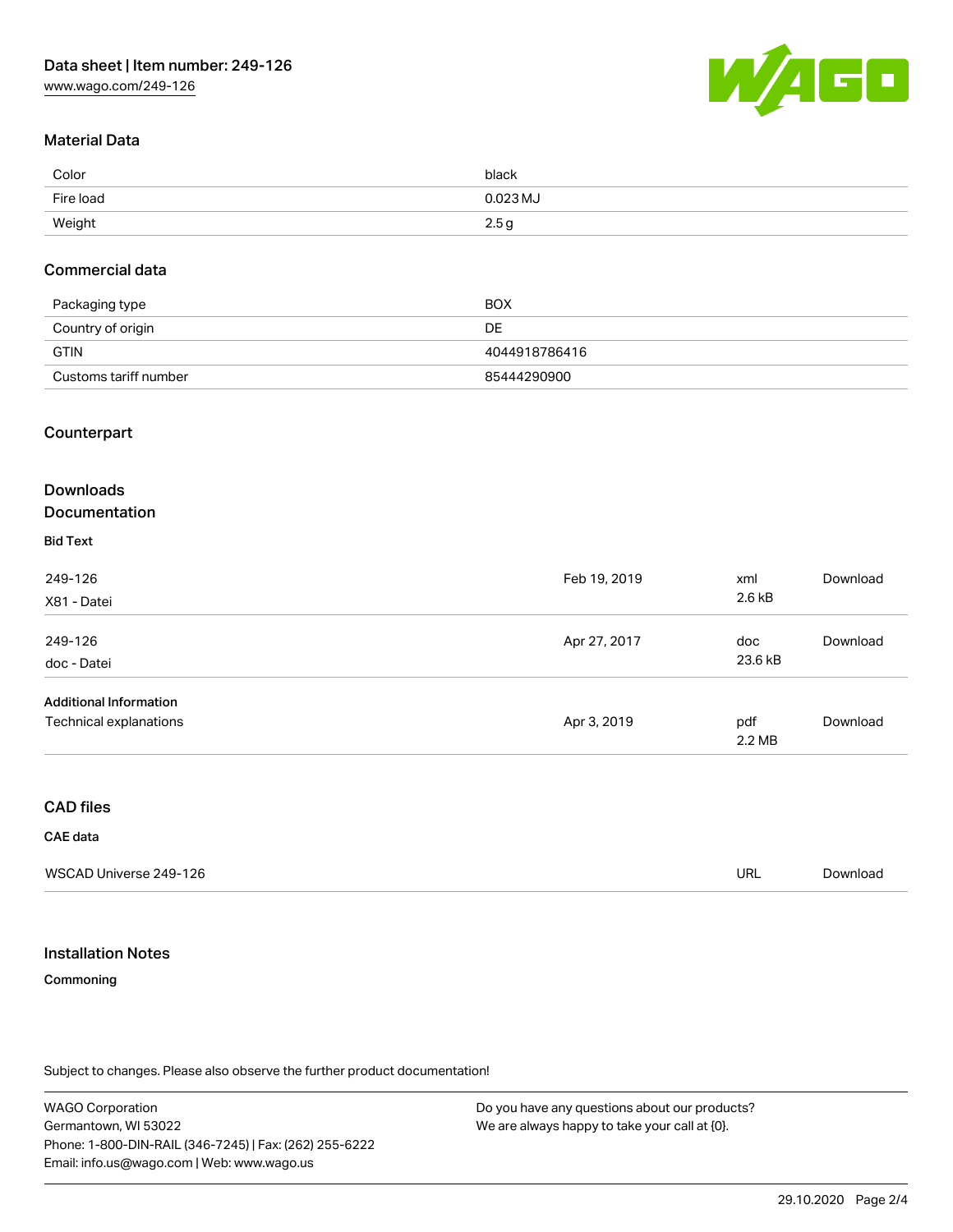# Data sheet | Item number: 249-126

[www.wago.com/249-126](http://www.wago.com/249-126)





#### Wire jumpers

When installing machines or control systems, it is often necessary to make an additional connection between two terminal blocks that are not next to each other on the rail. In such cases, WAGO's touch-proof, push-in type wire jumpers are the ideal solution.

These jumpers are compatible with the following rail-mount terminal blocks: 279 Series (1.5 mm²/16 AWG), 280/775/780 Series (2.5 mm²/14 AWG) 281/769/776/777/781 and 880 Series (4 mm²/12 AWG) They are available in three conductor

lengths (60, 110 and 250 mm), allowing up to 60 terminal blocks to be commoned depending on their width.

Compared with the 279 Series, the 280/775 /780 and 281/776/777/781 Series can also accommodate two wire jumpers, allowing the use of commoning chains. Furthermore, the 280/769/775/780/880 and 281/776/777 /781 Series allow both wire jumper and adjacent jumper to be simultaneously plugged into a same terminal block.

Subject to changes. Please also observe the further product documentation!

WAGO Corporation Germantown, WI 53022 Phone: 1-800-DIN-RAIL (346-7245) | Fax: (262) 255-6222 Email: info.us@wago.com | Web: www.wago.us

Do you have any questions about our products? We are always happy to take your call at {0}.